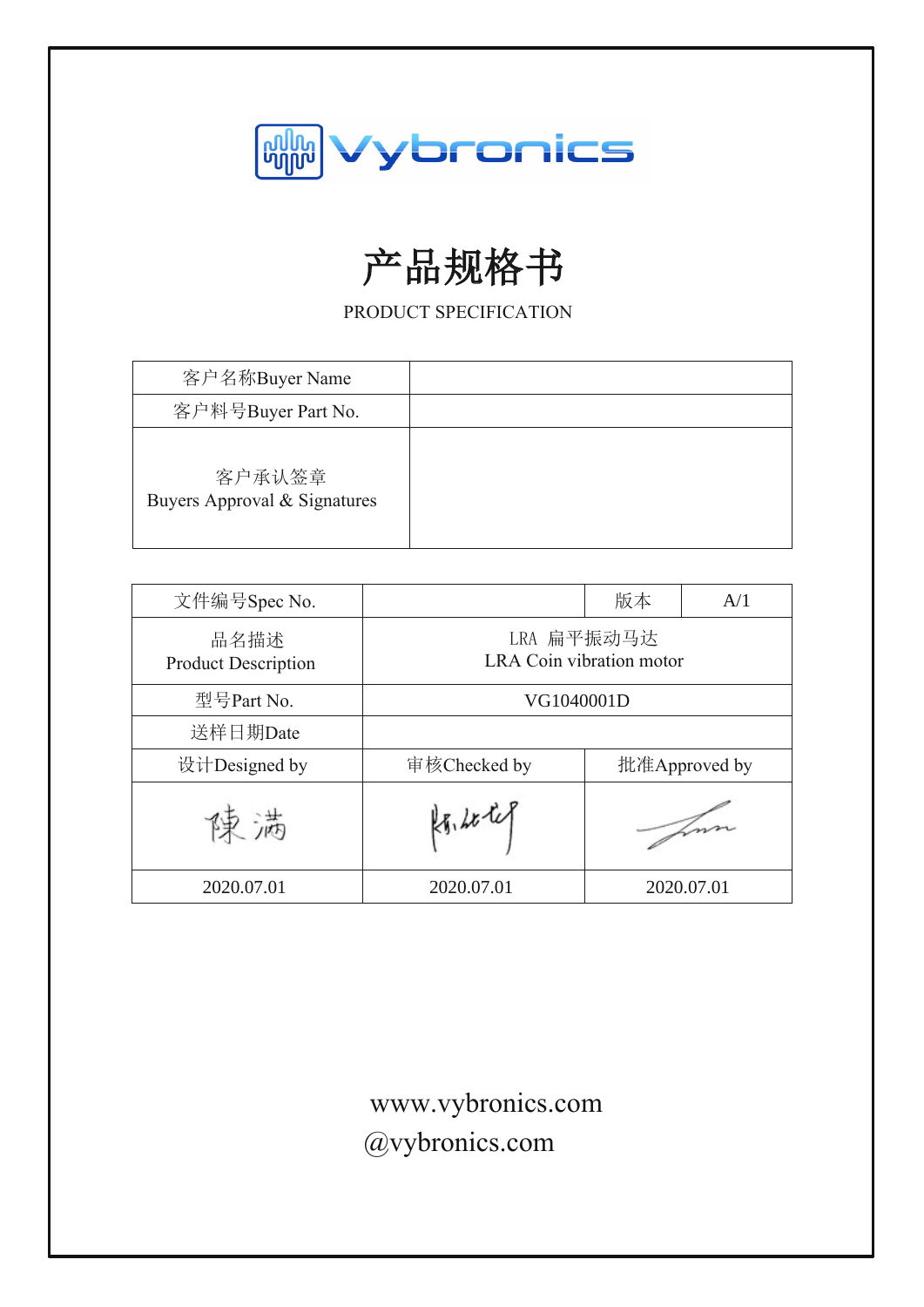

# **Contents of Specification**

- 1. Revision History
- 2. Application
- 3. Operating ,Storage Temperature and Humidity Conditions
- 4. Measurement Conditions
- 5. Specifications
- 6. Reliability Test Conditions
- 7. Cautions for Use
- 8. Drawing
- 9. Packing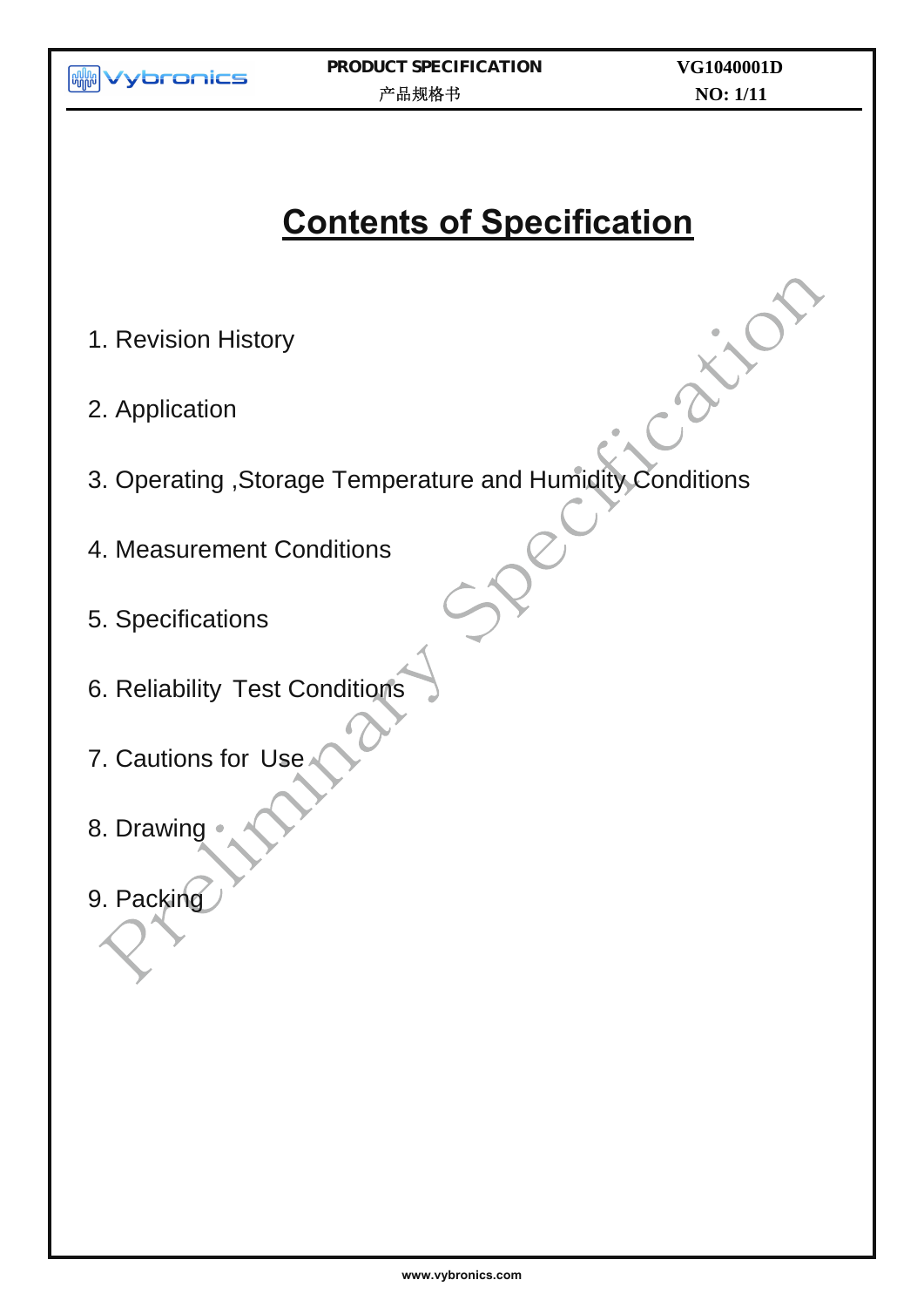

#### **PRODUCT SPECIFICATION**  产品规格书

**NO: 2/11 VG1040001D**

## **1. Revision History**

| 修改号<br>Rev. No. | 日期<br>Rev. Date | 页码<br>Page No. | 修改项目<br><b>Revised Item</b>                                                                                           | 更改原因<br>Reason |
|-----------------|-----------------|----------------|-----------------------------------------------------------------------------------------------------------------------|----------------|
| A/O             | 2019.04.27      | $\sqrt{ }$     | 产品颁布/ Release for Production                                                                                          |                |
| A/1             | 2020.07.01      | $\sqrt{ }$     | changed company name from<br><b>JINLONG MACHINERY to</b><br>VYBRONICS, changed part #<br>from G1040001D to VG1040001D | Rebranding     |
|                 |                 |                |                                                                                                                       |                |
|                 |                 |                |                                                                                                                       |                |
|                 |                 |                |                                                                                                                       |                |
|                 |                 |                |                                                                                                                       |                |
|                 |                 |                |                                                                                                                       |                |
|                 |                 |                |                                                                                                                       |                |
|                 |                 |                |                                                                                                                       |                |
|                 |                 |                |                                                                                                                       |                |
|                 |                 |                |                                                                                                                       |                |
|                 |                 |                |                                                                                                                       |                |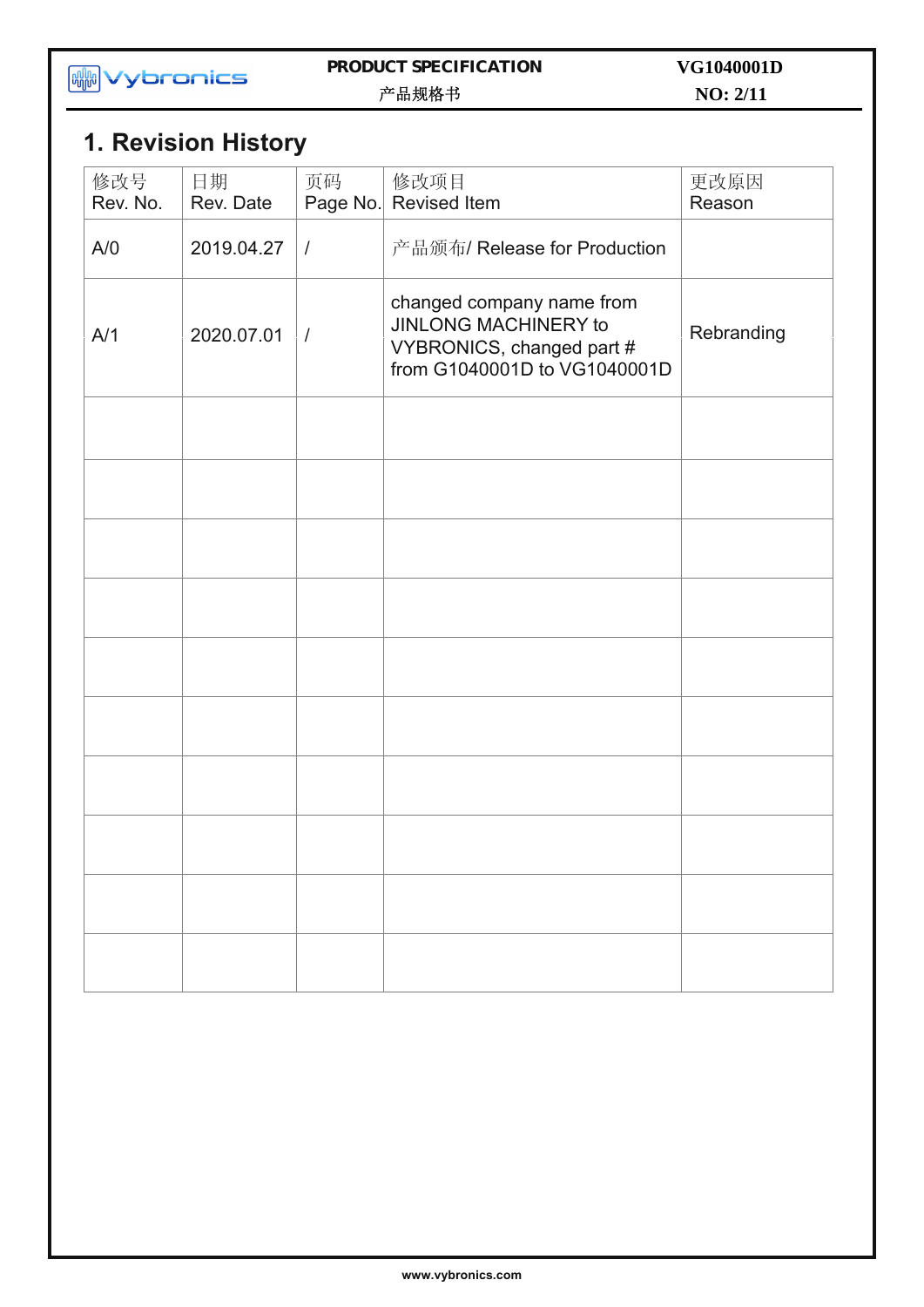## **2. Application**

.

This specification provides structure, function and usage condition of Linear Vibrator used in mobile communication devices for silent alert.

## **3. Operating , Storage Temperature /Humidity Conditions**

| <b>No</b> | <b>Item</b>                        | <b>Condition</b>              |
|-----------|------------------------------------|-------------------------------|
| $3 - 1$   | <b>Operating Temperature Range</b> | $-25^{\circ}C - 70^{\circ}C$  |
| $3 - 2$   | Storage Temperature Range          | $-40^{\circ}C - +85^{\circ}C$ |
| $3 - 3$   | <b>Operating Humidity Range</b>    | Max 65% RH                    |
| $3 - 4$   | Storage Humidity Range             | Max 65% RH                    |
|           |                                    |                               |

## **4. Measurement Conditions**

| <b>No</b> | <b>Item</b>               | <b>Condition</b>                    |
|-----------|---------------------------|-------------------------------------|
| $4 - 1$   | Temperature               | $20 \pm 5^{\circ}C$                 |
| $4 - 2$   | Humidity                  | 65 ± 20%RH                          |
| $4 - 3$   | Rated Input Voltage       | 2.0Vrms AC, Sinewave                |
| $4 - 4$   | Input Voltage Range       | $0.1 \sim 2.0$ Vrms AC              |
| $4 - 5$   | Input Frequency           | $150 \sim 200$ Hz (f0 : 170 ± 5 Hz) |
| $4 - 6$   | <b>Operating Attitude</b> | Refer to Figure 1                   |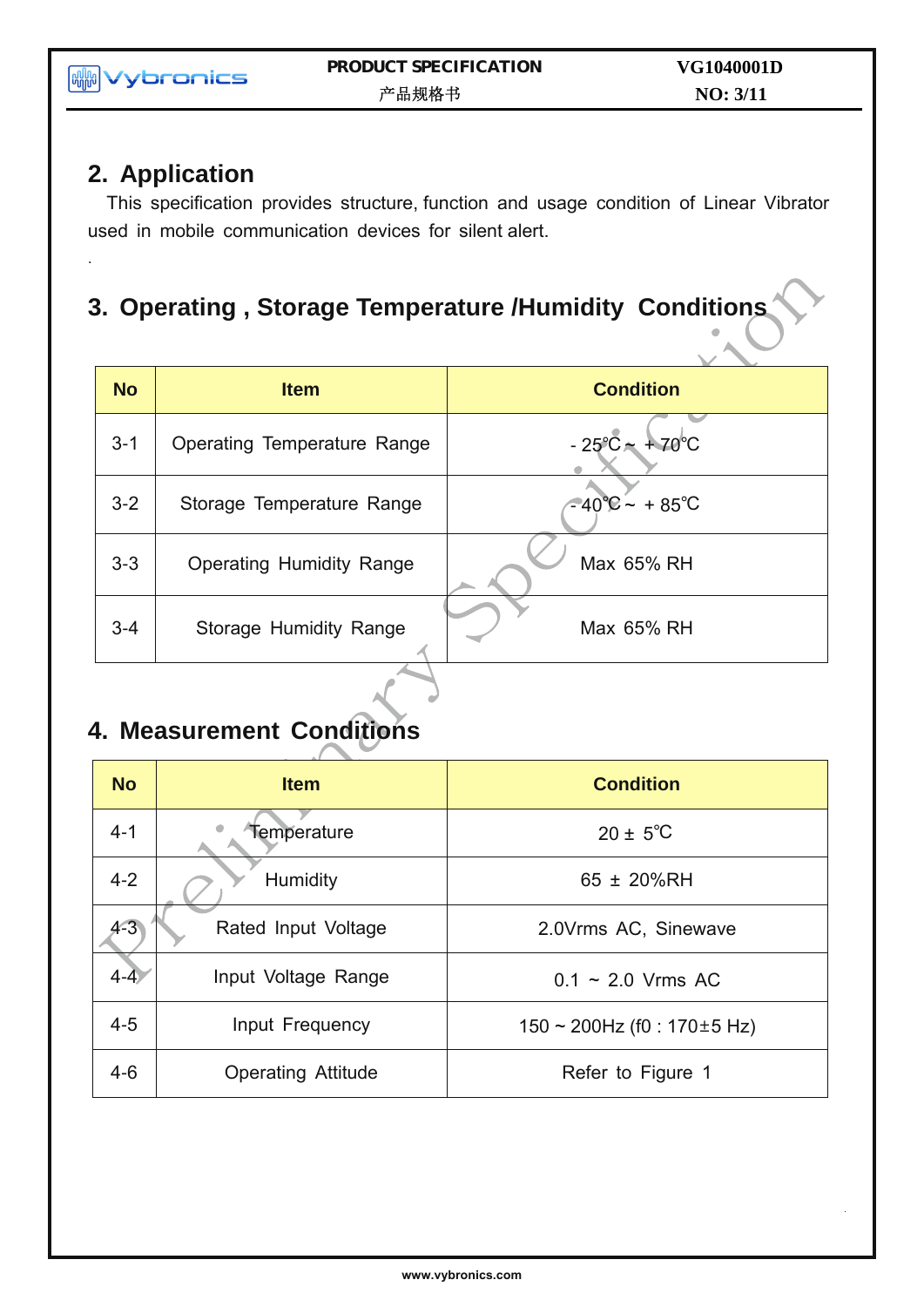

Figure 1. An Example of Measurement Method of Linear Vibrator

#### □ **Position of Linear Vibrator and Accelerometer (Refer to Figure 1)**

- Linear Vibrator should be mounted to vibrate 15mm direction (y-direction) of Jig.
- Accelerometer also should be installed to measure y-direction vibration of Jig

### □ **Position of Dummy Jig**

- 15mm\*105mm plane of Dummy Jig should be located on Sponge
- At measurement of acceleration, Dummy Jig should be stabilized

### □ **Measurement of Acceleration**

- Acceleration should be measured 2~3 second later after input source is applied
- For the precise measurement, Acceleration should be measured 3 times and adopted average value on each Linear Vibrator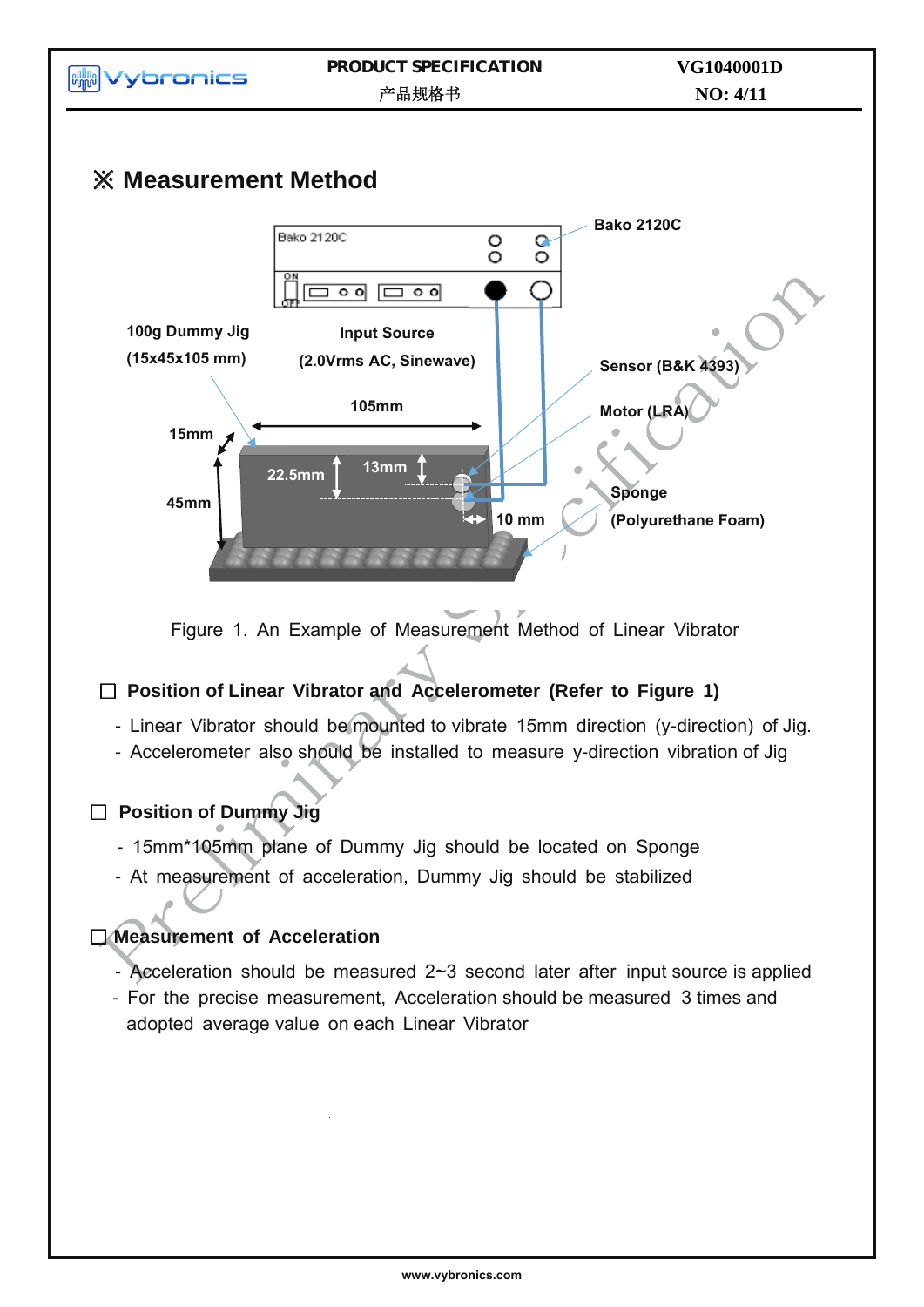## **5. Specifications**

| <b>No</b> | <b>Item</b>                            | <b>Specification</b>                                                                                                                                                                                                                                                                                            |
|-----------|----------------------------------------|-----------------------------------------------------------------------------------------------------------------------------------------------------------------------------------------------------------------------------------------------------------------------------------------------------------------|
| $5 - 1$   | Resistance                             | $13.8\Omega \pm 15\%$                                                                                                                                                                                                                                                                                           |
| $5 - 2$   | <b>Rated Current</b>                   | Max 170 mArms<br>(Input Source: 2.0Vrms AC, Sinewave)                                                                                                                                                                                                                                                           |
| $5 - 3$   | Acceleration                           | Min 0.75 Grms @ 150Hz<br>Min 0.75 Grms @ 200Hz<br>Min 1.50 Grms $@$ f0<br>(Input Source: 2.0Vrms AC, Sinewave)                                                                                                                                                                                                  |
| $5 - 4$   | <b>Frequency Characteristics</b>       | Refer to Graph 1                                                                                                                                                                                                                                                                                                |
| $5-5$     | Motor Height                           | $4.05 \pm 0.05$ mm<br>- Put the Case of the motor on Jig after<br>zero setting and measure center point of<br><b>bracket by Height Gauge.</b>                                                                                                                                                                   |
| $5-6$     | <b>Noise</b>                           | Max. $60$ dB(A)<br>- 10cm distance from microphone,<br>(Input Source: 2.0Vrms AC, Sinewave)                                                                                                                                                                                                                     |
| $5 - 7$   | Noise by mechanical touch<br>(Noise T) | Max 35dB<br>(Input Source: 2.0Vrms AC, Sinewave)<br>- This is full inspection method in the mass<br>production instead of measurement of<br>5-6 Noise<br>- Measurement method<br>· Equipment : Bako 2120C<br>· It measures Noise touch (Mechanical<br>touch) through vibration signal by<br>acceleration sensor |
| $5 - 8$   | <b>Insulation Resistance</b>           | Min 10 $M\Omega$<br>(Input 100V DC, the insulation resistance)<br>between the vibrator case and terminal)                                                                                                                                                                                                       |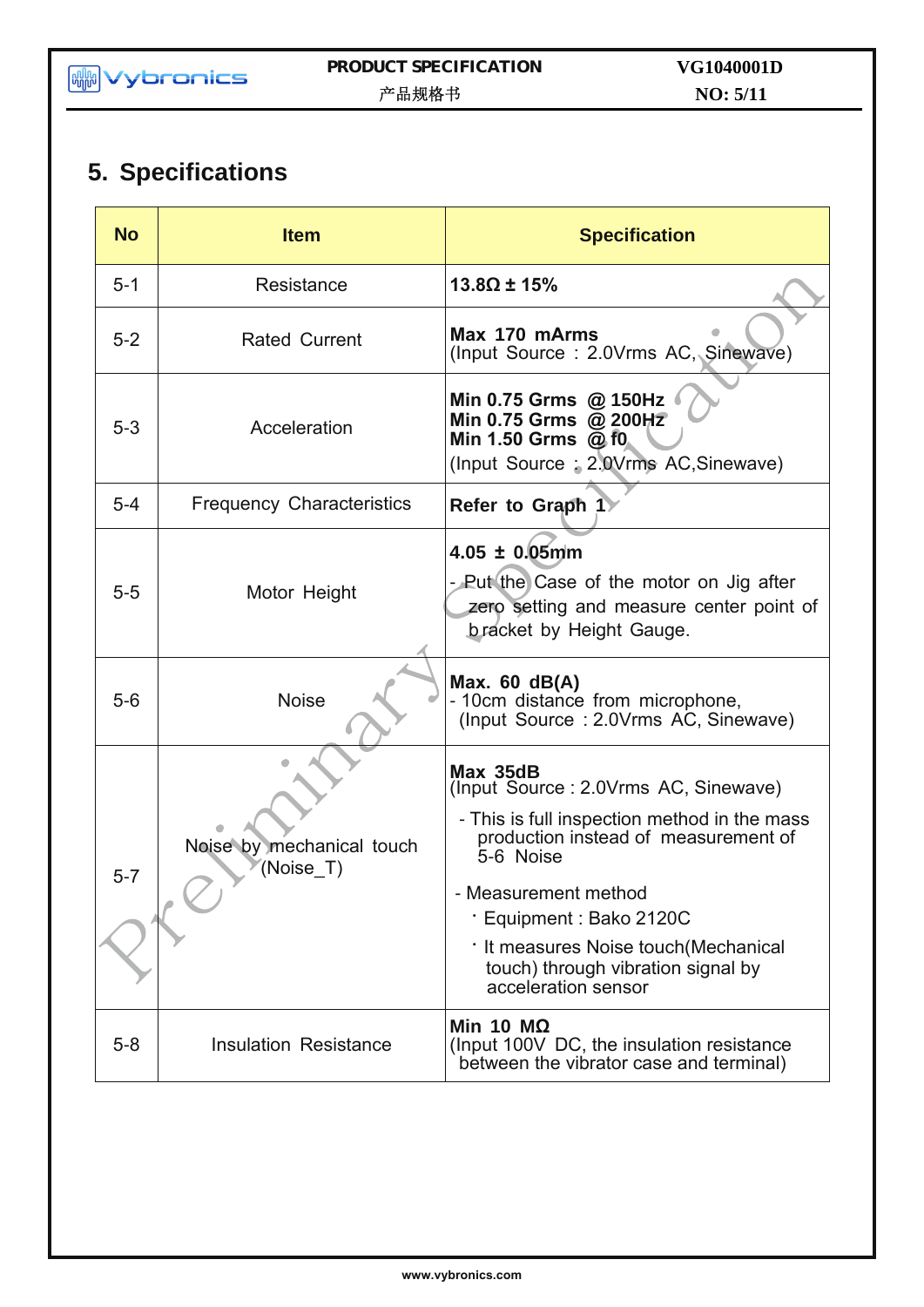**MM**<br>Wybronics

#### **PRODUCT SPECIFICATION**  产品规格书

**NO: 6/11 VG1040001D**

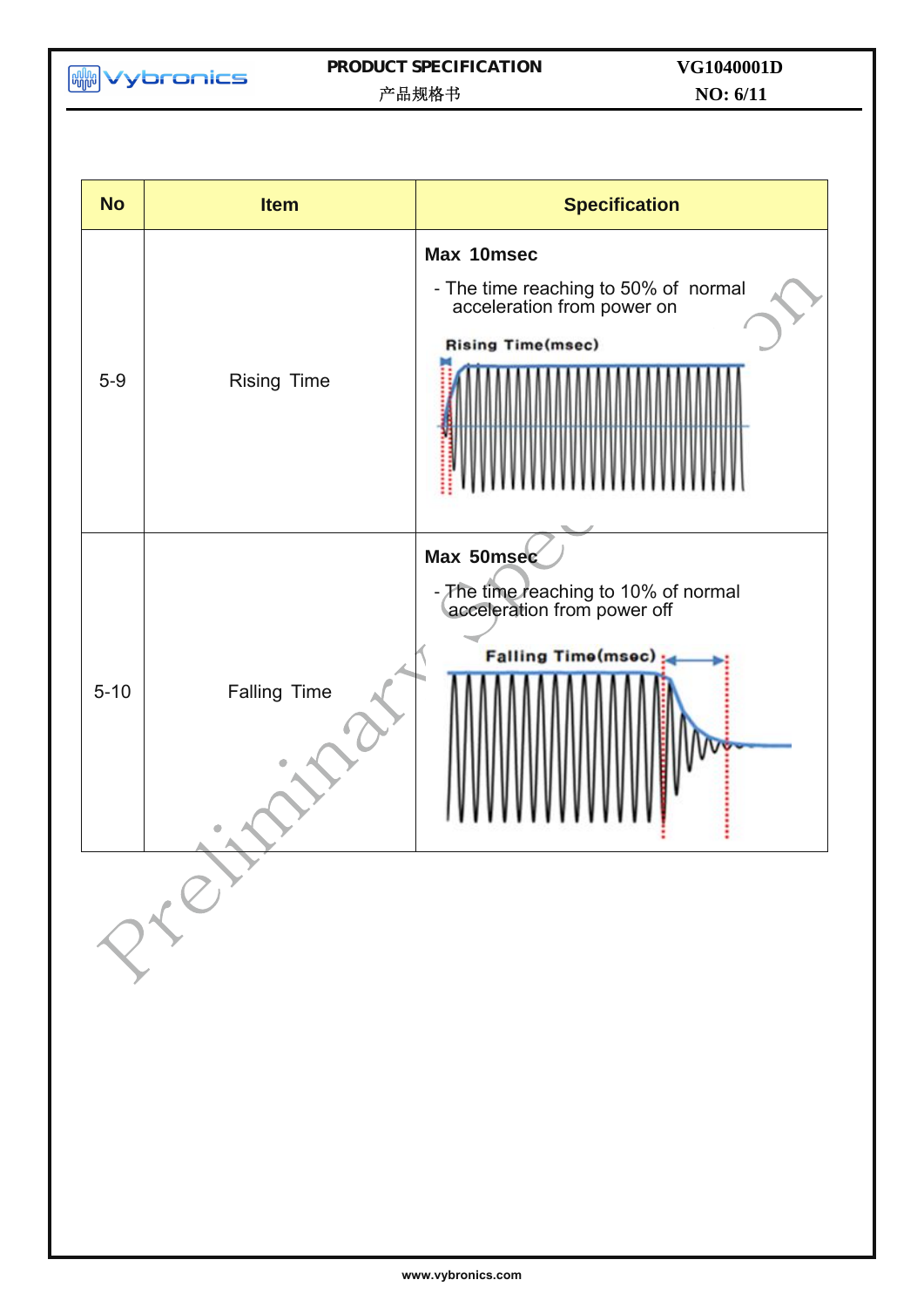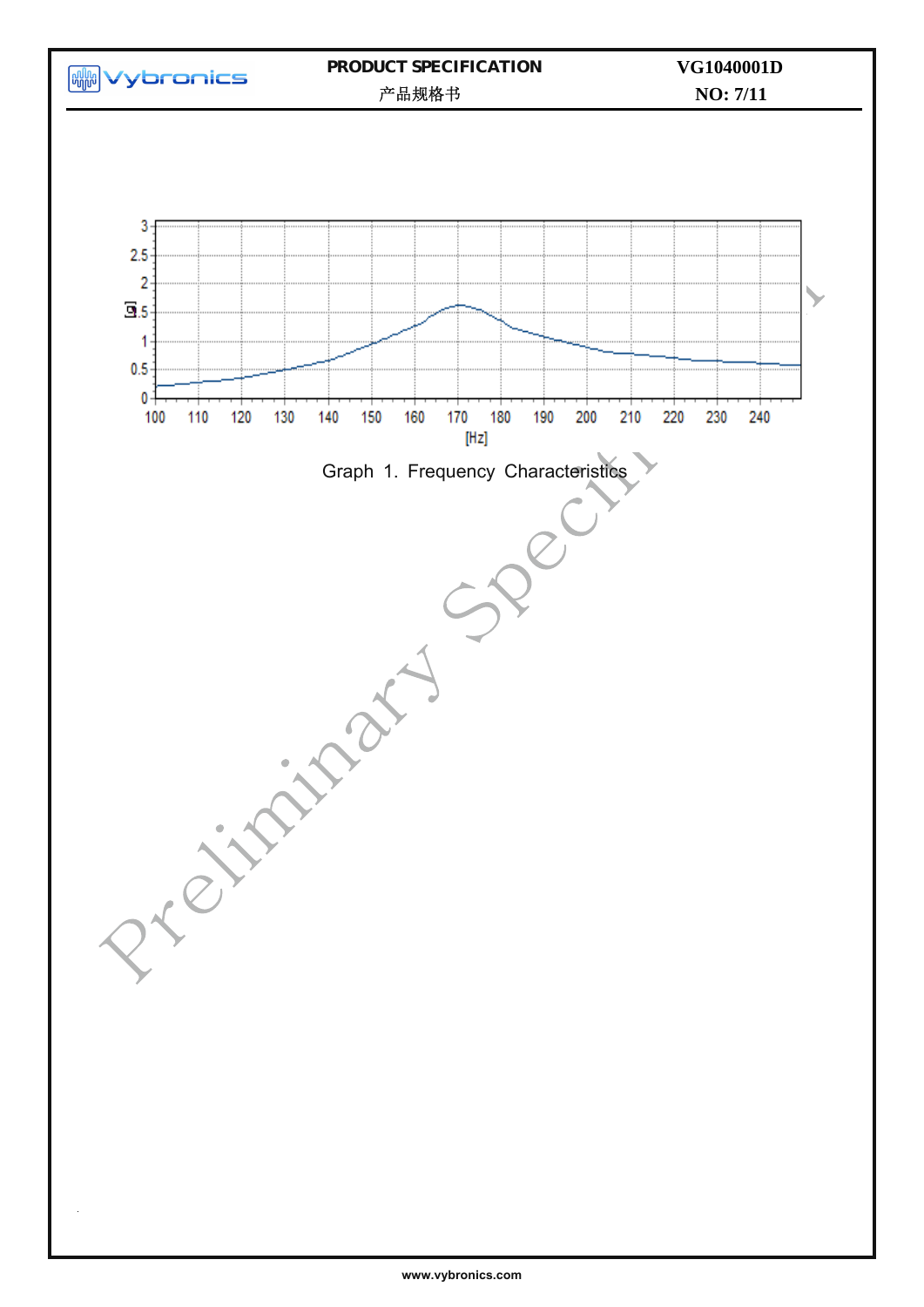## **6. Reliability Test Condition**

| <b>No</b> | <b>Item</b>                         | <b>Condition</b>                                                                                                                                                                                  |
|-----------|-------------------------------------|---------------------------------------------------------------------------------------------------------------------------------------------------------------------------------------------------|
| $6 - 1$   | Life test                           | Operating at rated input voltage and input frequency for<br>1,000,000 cycles. 1 cycle is 2 Sec On, 1 Sec Off.                                                                                     |
| $6 - 2$   | Thermal<br>shock test               | $-40^{\circ}$ C ~ 85°C in each of 2Hrs(1cycle), Total 15 cycles,<br>Transition time is 5 minutes max. After the test, the Vibrator<br>should be measured after room-temperature storage for 4Hrs. |
| $6 - 3$   | High<br>temperature<br>storage test | +70°C, 168Hrs, After the test, the Vibrator should be measured<br>after room-temperature storage for 4Hrs.                                                                                        |
| $6 - 4$   | Low<br>temperature<br>storage test  | -30°C, 168Hrs, After the test, the Vibrator should be<br>measured after room-temperature storage for 4Hrs.                                                                                        |
| $6-5$     | <b>Static</b><br>humidity test      | +50°C, 95%RH, 120Hrs, After the test, the Vibrator should be<br>measured after room-temperature storage for 4Hrs.                                                                                 |
| $6-6$     | Vibration test                      | Vibrator that is attached to a 160g dummy jig is vibrated with<br>2.2G, 10~55Hz/min for 10min in each of X, Y, Z axis                                                                             |
| $6 - 7$   | Mechanical<br>shock test            | The Vibrator that is attached to a 160g dummy jig is dropped<br>to a steel floor 30 times $(6 \text{ face}, 5 \text{ times} \text{ in each of } X, Y, Z \text{ axis})$<br>from 1.5m in height.    |

**Due to this LRA's wide bandwidth , the use of Haptic drivers that make use of "auto-resonance" detection can not be used. Please use the [Dongwoon Anatech Part # DW7914A](http://www.dwanatech.com/eng/sub/sub02_0105.php?cat_no=16) or equivalent.**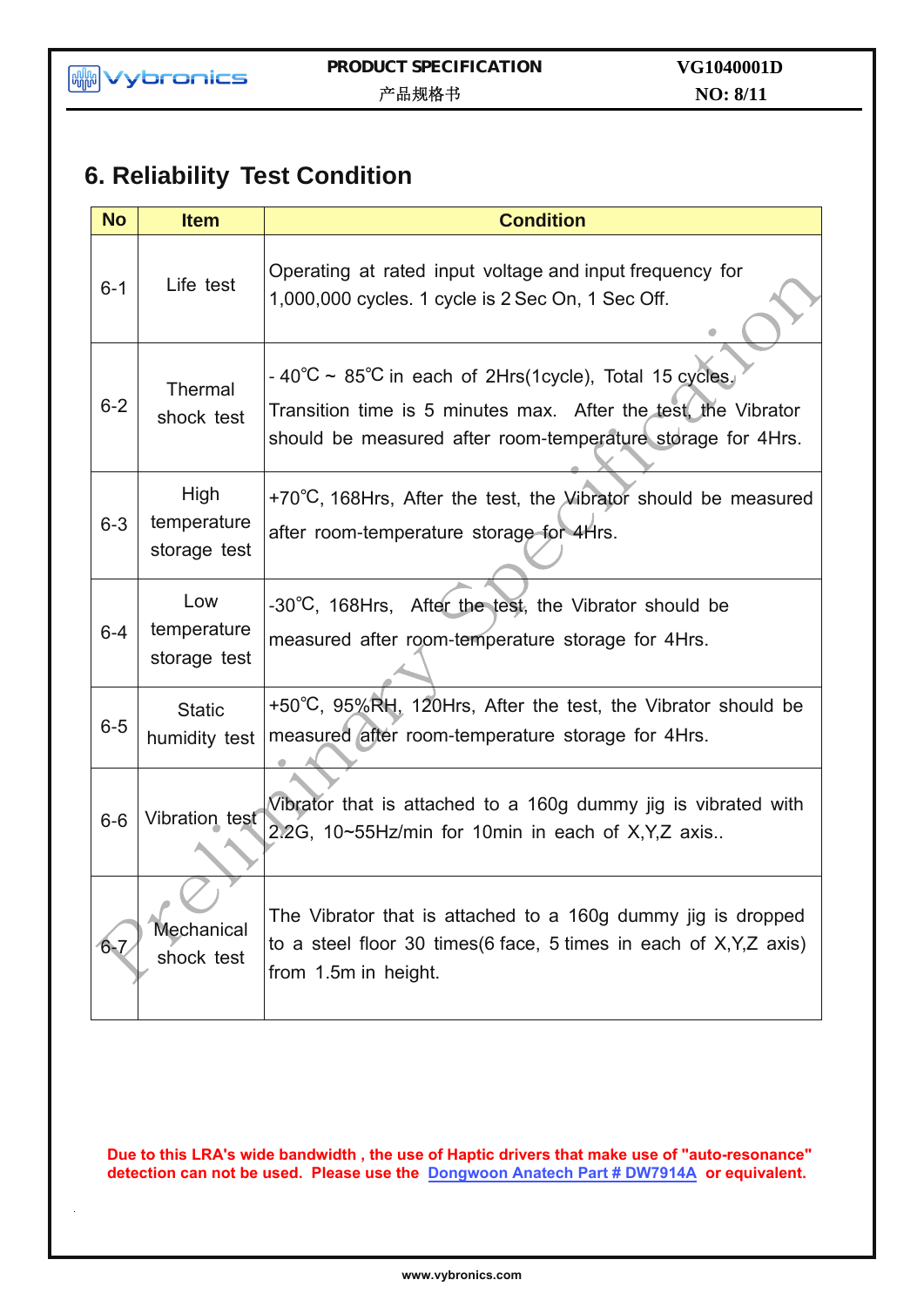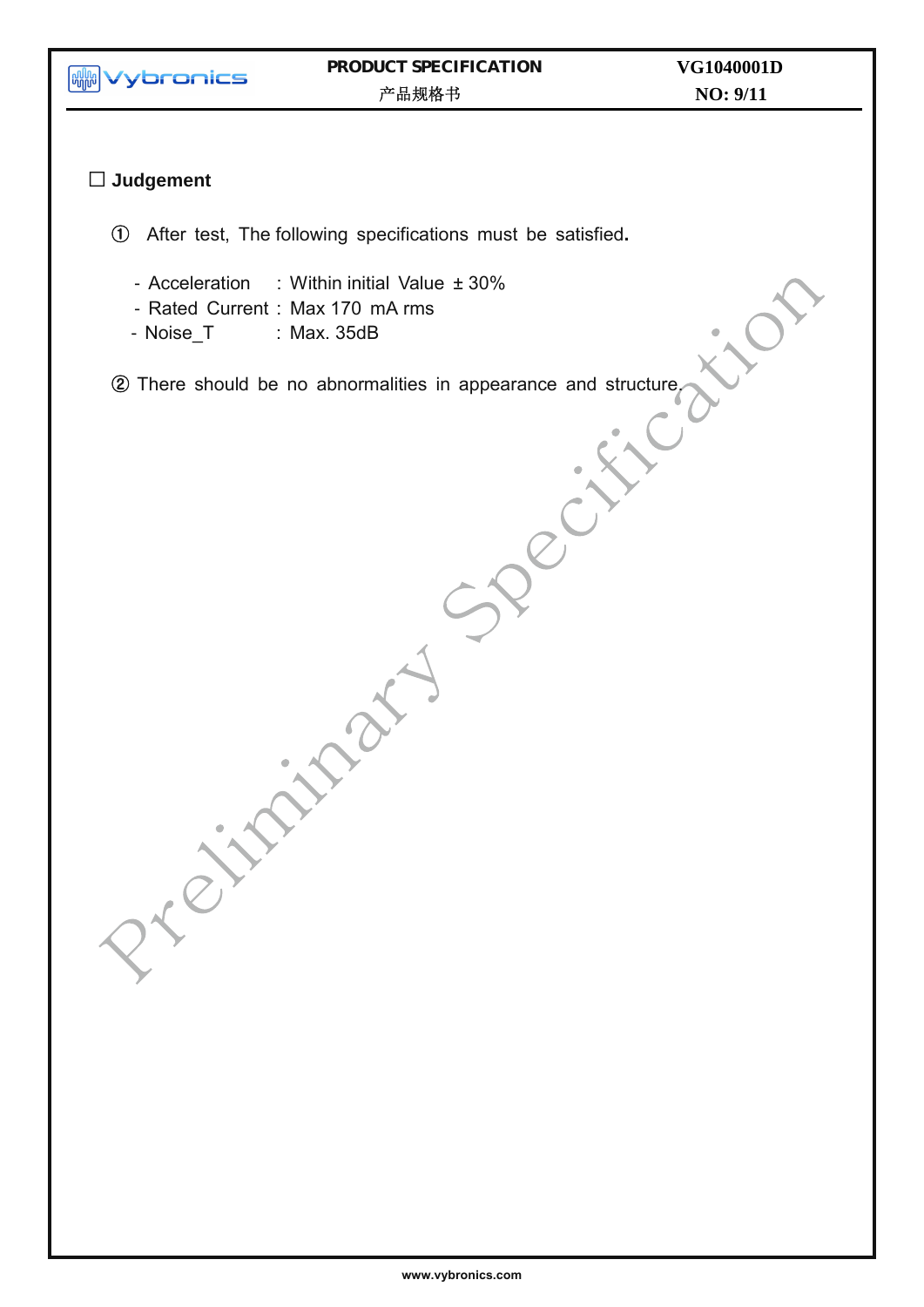**MM** Vybronics

## **7. Cautions for Use**

- (1) Do not press the product with more than 0.5Kgf or drop it. It can cause the transformation of performance or external appearance.
- (2) Do not use under the following conditions. It may cause a decline in performance
	- Do not drop into fluid (such as water, alcohol etc.)
	- Do not keep at high temperature or high humidity for extended periods of times
	- Do not use near gases which cause erosion
	- Please refrain from operating the vibrator near magnetic devices.
- (3) The vibrator has a strong magnet. So please be aware that it has a magnetic force on the surface of the bracket.
- (4) To optimize the vibration force, Rated frequency and voltage could be changed as to assemble condition.
- (5) Please refer to the packaging drawing. It can be modified by the request of the user.
- (6) If any problems are occurred, Both the user and Vybronics shall try to solve the problem by mutual agreement and on reflection of the specification sheet.
- (7) The storage condition is  $5^{\circ}$ C ~ 35°C, 15%~65% RH, 1year about packing.